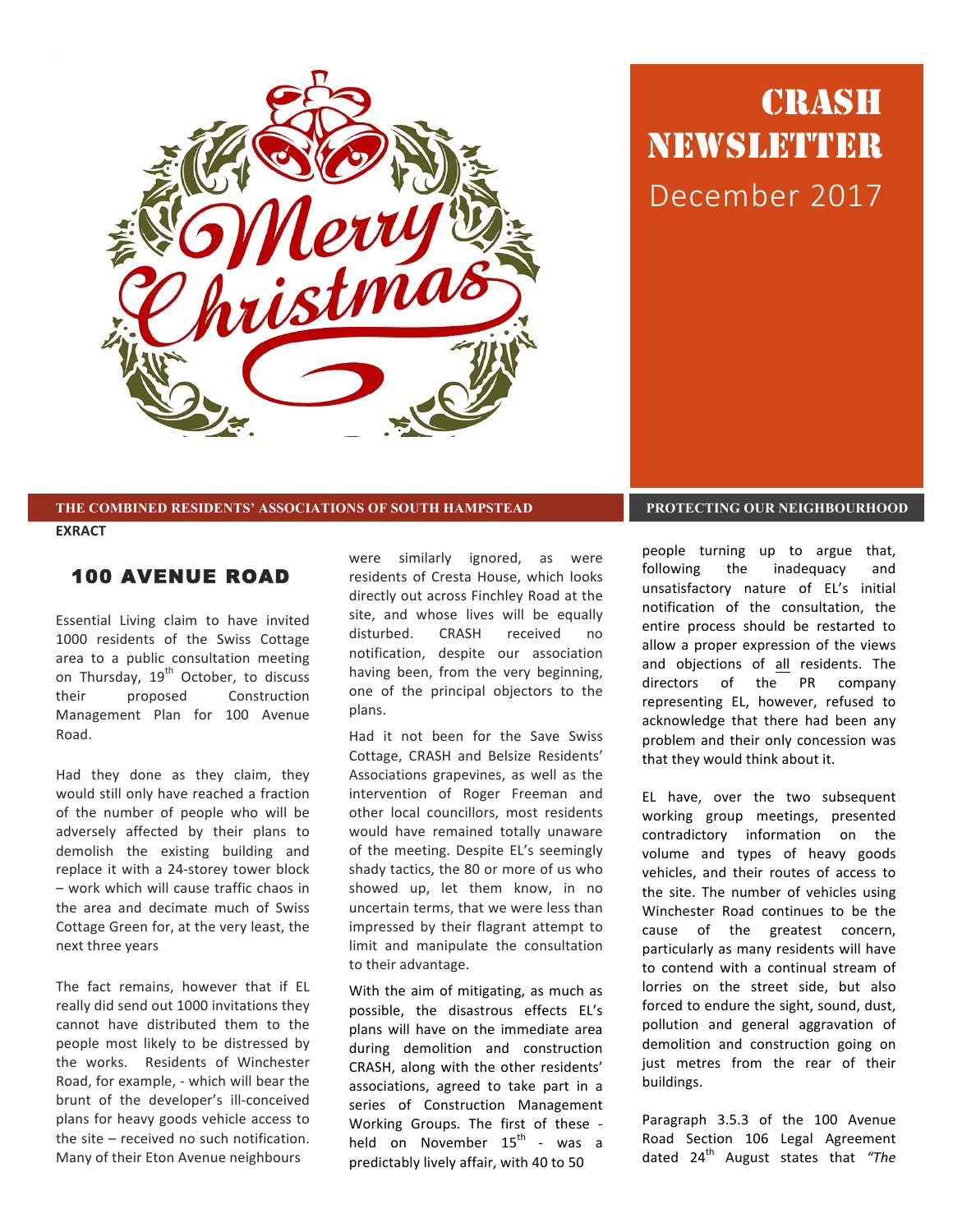**Owner** acknowledges and agrees that *the Council will not approve the Construction Management Plan unless it demonstrates to the Council's reasonable satisfaction that the construction phase of the development can be carried out safely and with minimal possible impact on, and disturbance to, the surrounding environment and highway network".* As detailed by EL in their latest draft CMP it certainly doesn't sound as though the works will have minimal impact on residents, the environment or the highway! 

EL claim to have tried, since their first draft CMP, to reduce their estimate of the number of vehicles needing to use the Winchester Road access route but the revised version shows that, if anything, there will now be even more vehicle movements. Furthermore, there will be countless other heavy goods vehicles going to and from Swiss Cottage along the A41, from which a specially constructed 'pit lane', using the present bus stop bay in front of the existing building, will allow additional access to the site. In addition, up to 14 vehicles per day will be turning out from the Green Space onto the A41 near the library - so close to the proposed CS11 cycle lane that TfL have had to shift it over a few meters to avoid collision. EL continue to claim that the construction of CS11 forms an integral part of EL's CMP proposal.

A decision on the implementation of CS11, however, has yet to be made. Responding to Andrew Dismore, Labour London Assembly Member for Barnet and Camden, after he had queried the wisdom of TfL completing the Swiss Cottage section of the cycle superhighway before the rest of the project has been approved, the Mayor of London, Sadiq Khan, stated "There *has been no decision to complete construction of the Swiss Cottage Section only, and it remains my intention to deliver all of the Cycle Superhighway 11"*

Yet Essential Living base their entire CMP on the Swiss Cottage section of CS11 having been installed. If it does not go ahead before Essential Living's projected start date of the middle of 2018, will they not be required to provide a completely revised CMP?

There remains very real concern indeed anger - at EL's intention to fell three Swiss Cottage Green cherry trees simply to enable them to exit their construction site onto Avenue Road. It was only at the last Working Group meeting, on  $29<sup>th</sup>$  November, that EL even acknowledged that they will need permission from Camden Parks to permit this act of vandalism, and that a restrictive covenant exists which allows for use of Swiss Cottage Green only as a public space.

Having been forced to admit initially that they had not consulted the market traders, EL had, by the last meeting, come up with a revised plan to allow the famers market to continue to operate in a fenced-off part of the space, thereby allowing the developer's 35-foot Muckaway trucks and cement mixers to access the site around the back of the market. Concerns remain, however, over the practicality and safety of such an arrangement given the footfall from people accessing Eton Avenue and the tube station, farmers' market customers, theatre-goers, school children and Central School of Speech and Drama students. Once again, EL's response to a genuine safety concern is a perfunctory and illthought-through remedy.

Roger Freeman was responsible for seeing that all Camden councillors were made aware of the many objections to EL's CMP. He promised to try to ensure that councillors have an input into the decision about whether the 'so-called' consultation has been properly conducted and that the demolition/construction plan is acceptable. Subsequently, Camden appears to have finally been made aware  $-$  in a way that it has not acknowledged previously - the depth of concern about EL's cavalier dealing with the local community and that their CMP will need to be examined in rather more detail than has been the case with previous CMP applications. It will go, in the first instance, to the Members

Briefing panel and it is our hope that, due to its serious implications for the Swiss Cottage area it will, in turn, be referred to a full Camden Planning Committee meeting.

We have been encouraged by Camden's having created a special format for the public to respond to EL's application for approval of the CMP. This can be found by going online to the Camden Planning website and keying in application reference number [2017/6638/CMP](http://planningrecords.camden.gov.uk/Northgate/PlanningExplorer17/Generic/StdDetails.aspx?PT=Planning Applications On-Line&TYPE=PL/PlanningPK.xml&PARAM0=457640&XSLT=/Northgate/PlanningExplorer17/SiteFiles/Skins/Camden/xslt/PL/PLDetails.xslt&FT=Planning Application Details&PUBLIC=Y&XMLSIDE=/Northgate/PlanningExplorer17/SiteFiles/Skins/Camden/Menus/PL.xml&DAURI=PLANNING) *100 Avenue Road, London, NW3 3HF. Construction Management Plan (CMP)*  for a mixed-use development (24-storey *and 7-storey buildings with residential units, flexible retail/café/restaurant space and community use) approved under 2014/1617/P dated 18/02/2016, Registered 07/12/2017*

CRASH is again asking all members to lodge their objections to this application  $-$  even if you have previously written on the subject. An impressive number of objections will help focus the Planning Committee's attention on the inevitable traffic chaos that will ensue in the entire Swiss Cottage area and the distress that will be inflicted on all residents, most particularly on those living in Winchester Road and Eton Avenue.

After Christmas, once all the information contained in EL's 'submitted' version of their CMP has been properly digested, Janine Sachs of Save Swiss Cottage will, through CRASH, circulate a list of suggested comments to help you frame your objection. In the short term, however, our immediate response to the present CMP is that, to protect the Swiss Cottage Green Space, local amenity and Swiss Cottage generally from harm, there must be no 100 Avenue Road demolition and construction vehicles along Winchester road, Eton Avenue or through the Open Space. All Vehicle Access/Egress must be via the A41 only.

If, in the meantime, you feel moved to write to object you can email your comments to Camden Council at: [100AvenueroadCMP@camden.gov.uk.](mailto:100AvenueroadCMP@camden.gov.uk) Please copy your email or letter to: [theatresquare@essentialliving.uk.com](mailto:theatresquare@essentialliving.uk.com)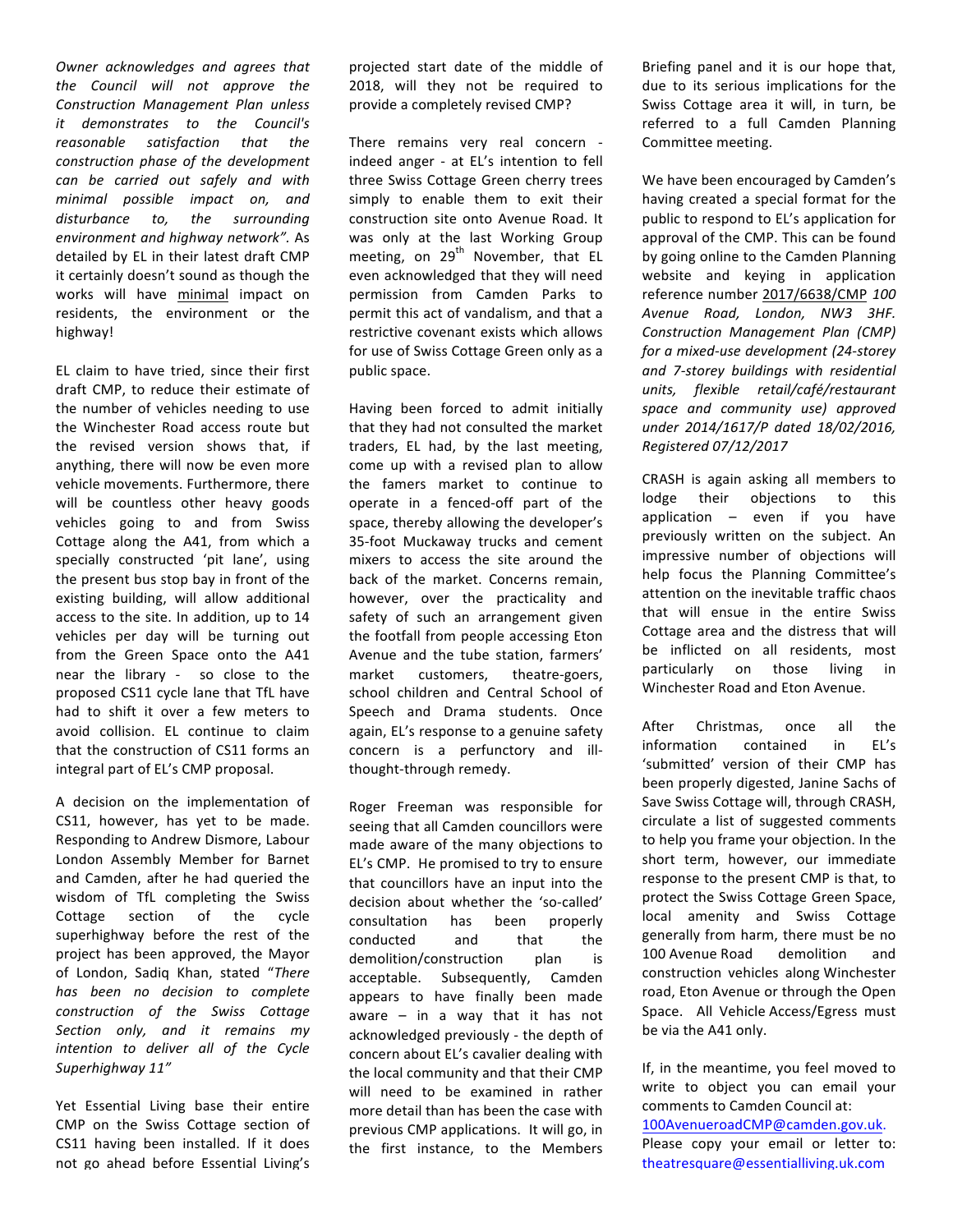Non-email members can write directly to Camden Council at the Town Hall, Judd Street, London WC1 8ND. You could also send a bcc copy of your email to the Chair of CRASH at: [symondsph@yahoo.co.uk](mailto:symondsph@yahoo.co.uk) and to [saveswisscottage@icloud.com,](mailto:saveswisscottage@icloud.com) or a hard copy of your letter to him at 48 Canfield Gardens NW6 3EB, or to In this way we can keep a check that these comments are being posted on Camden's website. It would also be helpful if all previous objections could be resent in the same way.

PLEASE REMEMBER THAT THERE IS NO POINT IN OBJECTING TO THE 100 AVENUE ROAD SCHEME ITSELF. EL HAVE THE SECRETARY OF STATE'S PERMISSION TO BUILD AND, NO MATTER HOW MUCH YOU MAY DISLIKE THE PROPOSAL, OBJECTING TO IT, AT THIS STAGE, BY SAYING HOW AWFUL IT IS, AND THAT IT SHOULD BE STOPPED WILL ONLY INVALIDATE YOUR OBJECTION.

EL have acknowledged receiving more than 72 emails thus far and 995 views on their website. We suspect there may have been many more.

Camden's guidance for developers and contractors such as Essential Living sets out its expectation that developers will *"consult with the local community before submitting your draft Construction Management Plan to the Council. If you do not include evidence of the consultation with your submission or we are not satisfied with*  the level of liaison undertaken, we will *not review the CMP".* On that basis, and in conjunction with the requirements of paragraph 3.5.3 of the Section 106 Legal Agreement, quoted earlier, it is hard to believe that Camden could find that EL's draft CMP has been conducted in a constructive and fair manner that complies with that requirement, or that the CMP, if approved, will have anything but a disastrous impact on the Swiss Cottage community.

The latest demonstration of Essential Living's vindictive determination to impose their will on the residents of Swiss Cottage is that they have started

demolition at 100 Avenue Road by removing the front steps to the existing building. They are claiming merely to have implemented planning and are retrospectively applying to Camden for approval. It is perfectly clear that this application - registered on the  $18<sup>th</sup>$ December in the hope, one suspects, that in the run-up to Christmas no one would notice!  $-$  is nothing less than a pre-emptive strike to enable them to claim, whatever hold-ups may occur in Camden's planning process, that work was started on site before the threeyear time limit of their permission runs out in February 2019.

It is to be hoped that Camden - who have given assurances that Essential Living's CMP would be examined in detail and only allowed to proceed if, and when, all the necessary conditions had been met - will see the developer's latest action for what it is, and respond as they would to any unscrupulous applicant who deliberately flouts the planning regulations to do what he wants, when he wants, and to hell with everyone else.

Camden tell us they are reviewing the current situation and consulting with their legal team. But if there is not a strong enough case to refuse the retrospective application to discharge Condition 1, it is likely EL would go to appeal and Camden would lose.

Residents must insist that Camden refuse the retrospective application even if it risks the likelihood of an appeal. Our Council would have the wholehearted support of the entire local community who have, throughout, been consistently and vociferously opposed to Essential Living's plans and the tactics they have employed to achieve their goal.

You can see the application by going to Camden Planning search and keying in 2017/6884/P.

Essential Living's persistently underhand methods will surely convince every CRASH member of the importance of standing up against this kind of unscrupulous developer. We ask that every member writes or emails to let Essential Living and Camden know of their objections to this disastrous Construction Management Plan.



### AND HOW WILL ESSENTIAL LIVING GET AROUND THIS?

The Mayor, Sadiq Khan, has called on the government to 'step up' as he sets about boosting fire safety in his new London Plan. For the first time, this will require new development proposals to go beyond the minimum and achieve the 'highest standards' of fire safety to ensure the best possible protection for all building users should a fire break out.

The Mayor's plan aims to ensure at the planning stage that development proposals are designed to incorporate appropriate features which reduce the risk to life in the event of a fire, are constructed in an appropriate way to minimize the risk of fire spread, provide suitable and convenient means of escape for all building users and adopt a robust strategy for evacuation in which all building users can have confidence, and that they provide suitable access and equipment for firefighting 

Essential Living's 100 Avenue Road development, while not technically a "new proposal", hasn't started yet so in effect should be subject to these new regulations. Save Swiss Cottage believes the mayor's plans can be cited as a reason for objection to EL's application 2017/4036/P which seeks approval of various changes to the internal construction, including 'fire door removal'. Consideration of this application by the planning committee has been rescheduled for the new year. For further information on the Mayor's plans please go to: https//www.london.gov.uk/pressreleases/mayoral/mayor-boosts-firesafety-in-new-draft-london-plan.